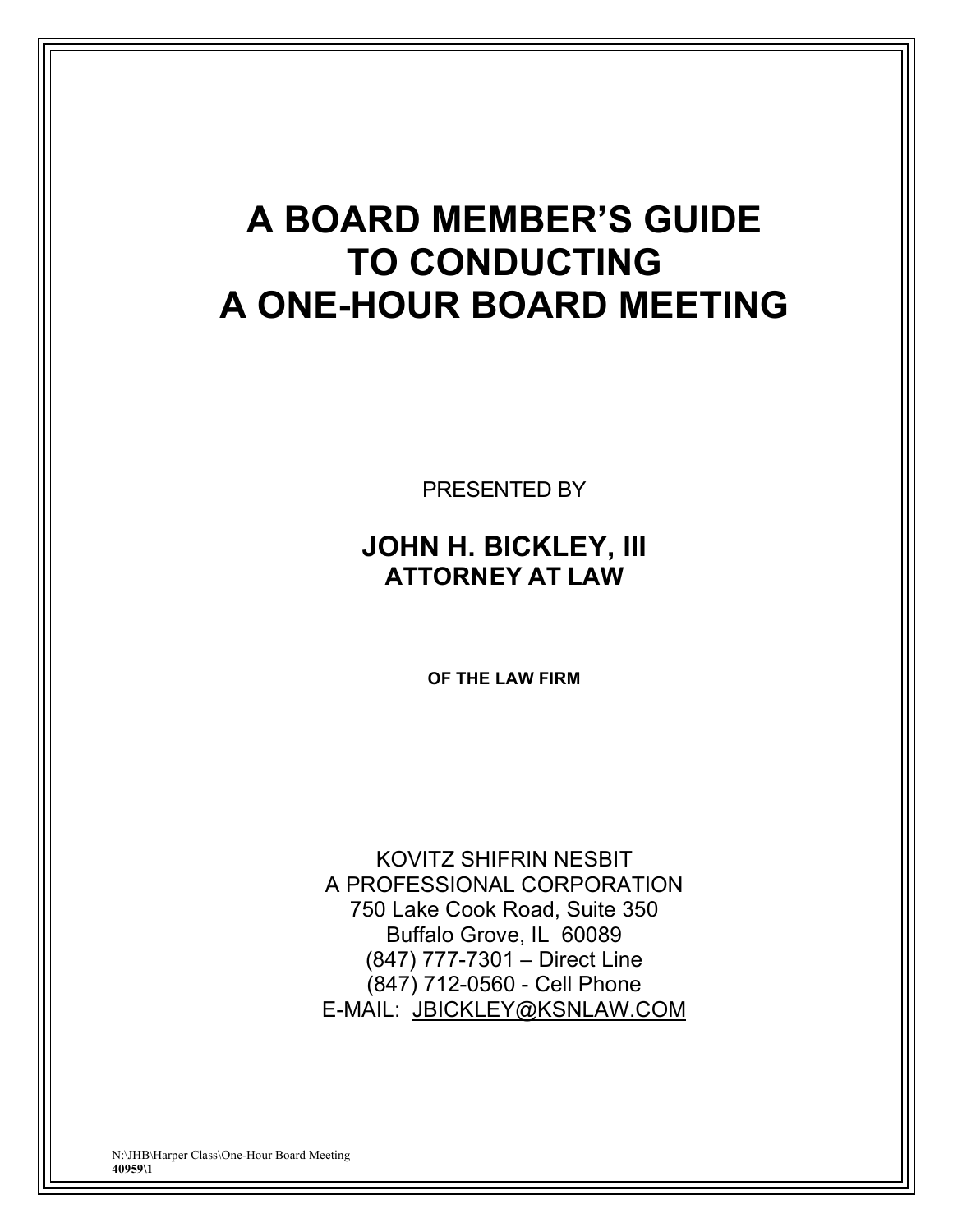### **JOHN H. BICKLEY III ATTORNEY AT LAW BIOGRAPHICAL INFORMATION**

**John H. Bickley, III,** (Member) born Evanston, Illinois, November 7, 1952; admitted to Illinois Bar, 1978; Admitted to U.S. District Court, Northern District of Illinois including Trial Bar; Education: Colorado State University (B.A., 1975); Chicago-Kent College of Law, Illinois Institute of Technology (Doctor of Jurisprudence, with Honors, 1978).

**Rated** "AV" By Martindale-Hubble, (National Attorney Rating Organization): Very High to Preeminent Legal Ability and Ethical Standards.

**Author/Co-author**: "The Board Members Guide to Illinois Association Law", "A Board Members Guide to Rules and Regulations" "The 100 Most Commonly Asked Questions About Illinois Condominiums…With Answers" "A Board Members Guide To Insurance" "A Board Members Guide to Establishing Proper Capital Reserve Accounts" "Evictions Procedures In Illinois" "A Board Members Guide to Collection Of Assessments".

**Lecturer/Instructor**, Condominium and Association Law-Harper College, 1992-present; Joliet Junior College 2004 to present;

**Elected/Appointed Position**s: Trustee, Village of Hawthorn Woods, 1998. Chairman, Village of Hawthorn Woods Environmental Committee, 1994-present. Assistant Attorney General, State of Illinois, 1978-1979. Assistant Attorney General, State of Illinois, Hearing Officer, Illinois State Board Of Elections 1985-1990; Chief Defense Counsel, United States Marine Corps, 3rd Marine Division, Okinawa, Japan, 1980-1981. Chief Trial Counsel, United States Marine Corps, 1st Force Service Support Group, 1982-1983. Promoted to rank of: Major United States Marine Corps.

**Member:** Lake County Bar Association (Committee on Real Estate Law), Illinois State and Federal Bar Associations; Illinois Trial Lawyers Association; The Association of Trial Lawyers of America. The Federal Trial Bar.

**Additional Awards:** Named by Super Lawyer's Magazine as being among the top attorneys in Illinois in 2005, 2007, 2009 and 2010

**Practice Areas:** Condominium Law; Condominium Development; Civil/Commercial Litigation; Insurance Litigation;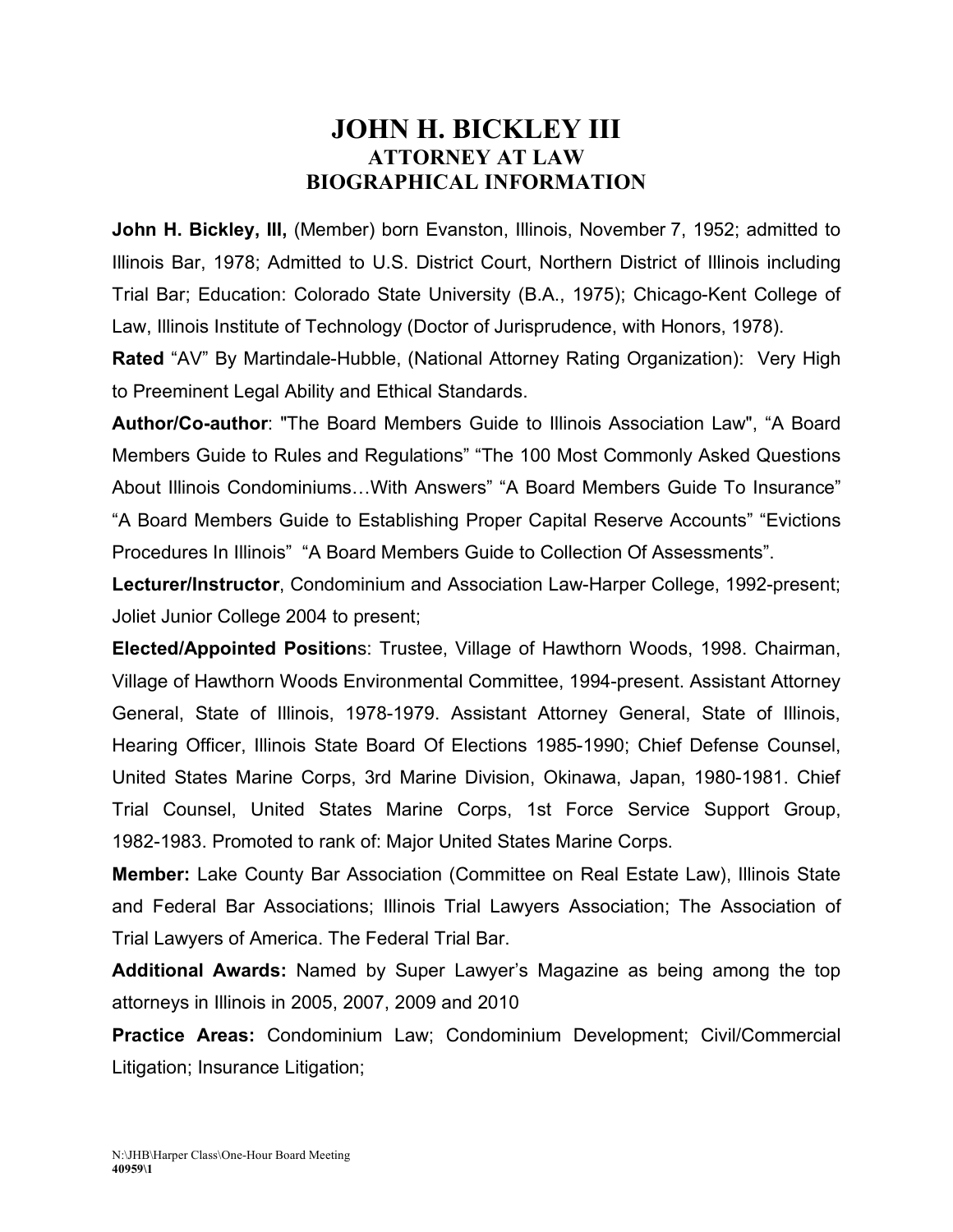#### **FOREWORD**

This book is intended to be a guide to assist board members in conducting a board meeting in less than one hour. By following the guidelines in this book, boards should be able to efficiently conduct board meetings in a minimum amount of time. The efforts of Mr. Donnie Rudd and Ms. Laurel Hart for drafting the First Edition of this work are acknowledged.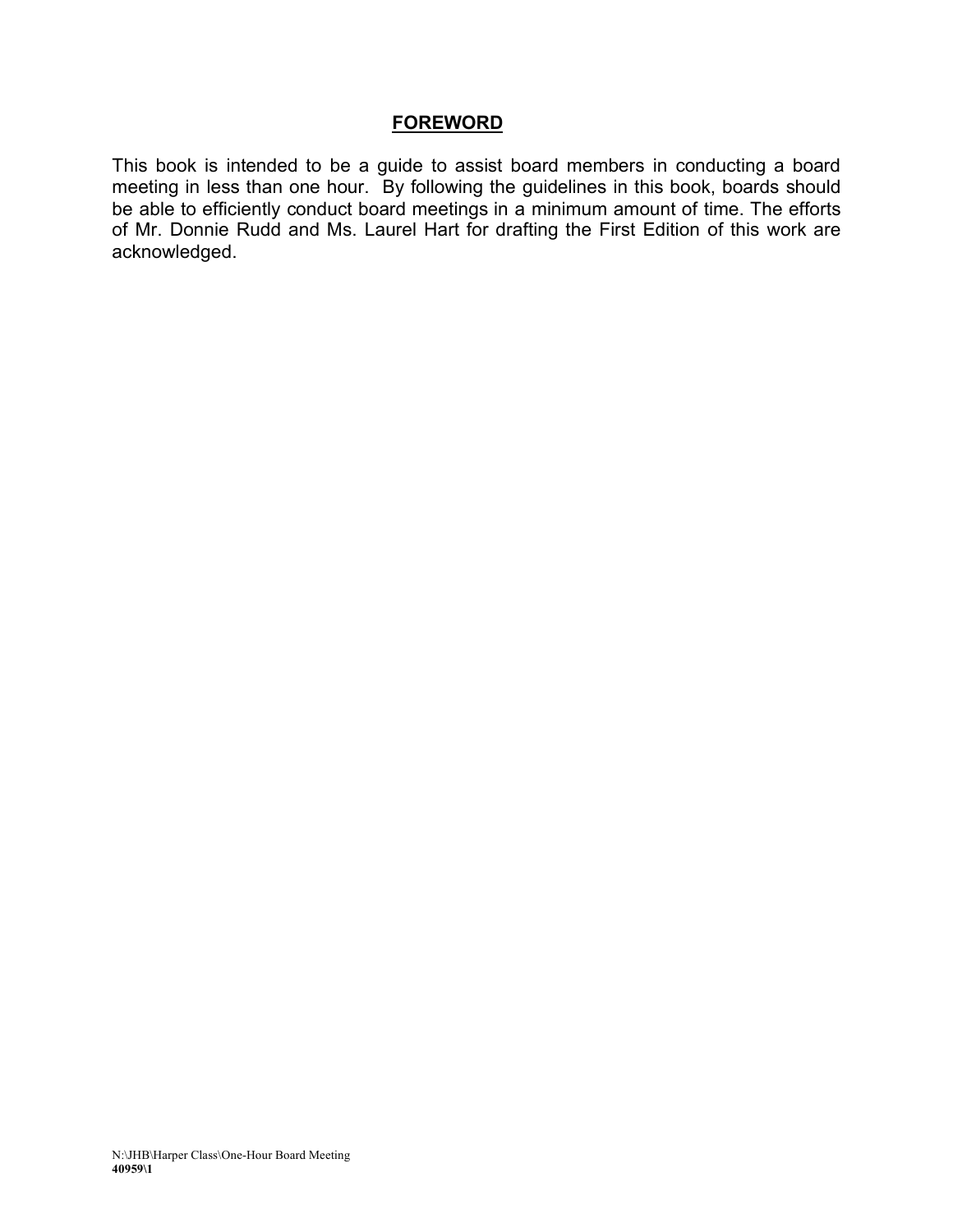#### **A BOARD MEMBER'S GUIDE TO CONDUCTING A ONE-HOUR BOARD MEETING**

Board members of condominium, townhouse and homeowners associations often conduct poor board meeting, thereby creating problems for the association. Except for unusual circumstances, a board meeting can be conducted in one hour's time or less. If board meetings extend for several hours each month, the board usually does not understand the proper way to conduct a board meeting.

Most of the people who buy a home in a condominium, townhouse or homeowners association tend to believe what they have been told before purchasing their unit. Units in associations are sold with the concept of "carefree living". In the average person's mind, carefree living does not mean sitting on a board and taking time to conduct the affairs of the association. It means letting someone else do the work.

Under the "carefree living" concept, owners want the board to do all of the work for them. They are willing to trust the board and to forgive them for minor mistakes in judgment so long as they feel that the board is conducting the affairs of the association in a businesslike manner. If board meetings are conducted in a businesslike manner, such as acting quickly and efficiently, the owners will place their trust in the board, and many of the problems commonly encountered in an association will be avoided.

If meetings of the board are not properly conducted, it requires a major time commitment from board members. If owners observe that the time commitment for serving on the board is more than they would be willing to undertake, they will be reluctant to run for the board. For example, many people will not run for a board position if they think that they must attend two or three meetings a month that extend until midnight. If the board is having several board meetings a month, and if the board meetings are going for extensive periods of time, potentially highly qualified board members will not run for the board. Therefore, conducting a board meeting properly is one method of obtaining high caliber people to run for the board.

There are two types of business meetings in an association. The first is a meeting of the members of the association. Generally, a meeting of the members is conducted only once a year, and it is conducted for the purpose of electing new board members. The members may, however, meet at other times. Other than meeting for the purpose of electing a board, the members may also meet to discuss items that require a membership vote. Some of these items are provided for in local or state statutes while others are found in the Declaration and Bylaws of the association. Under the statutory law, meetings of the members are necessary for passing certain types of special assessments, for vetoing certain levels of budget increases, for approving Declaration and Bylaw amendments, and for removing members of the board. However, in most associations, the members of the association have a membership meeting only once a year, and it is for the purpose of electing a board.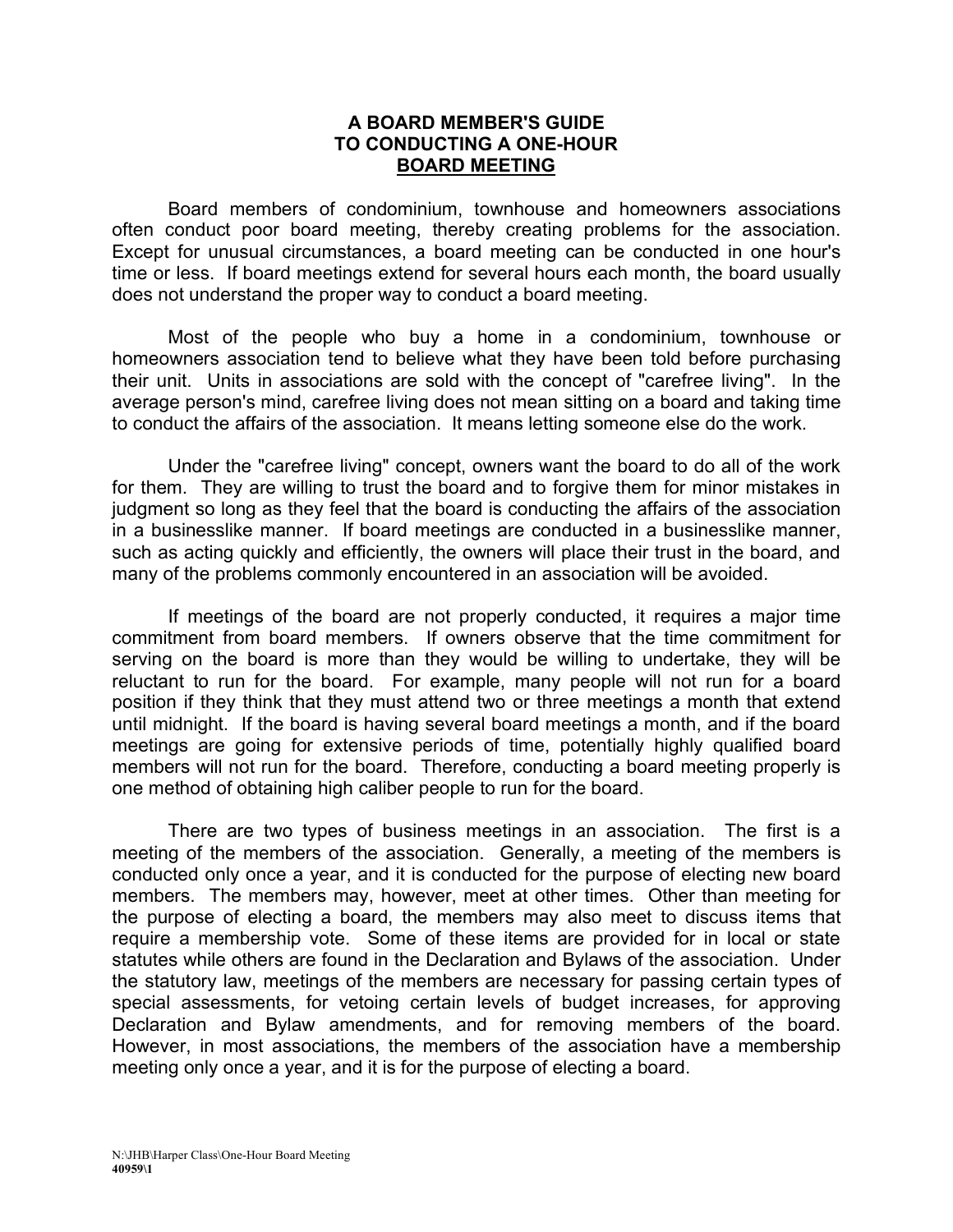At a meeting of the members of the association, the members are allowed to fully participate in the meeting and to make such motions and take such action as is permitted in the Bylaws. A meeting of the members is the proper forum for members to express their views and vote.

The second type of business meeting in an association is a meeting of the board. The statute requires that meetings of the board of a condominium association must occur at least four times a year, however, no specific dates are provided. Therefore, an association can still be in compliance with the law by meeting the last four days of the association's fiscal year. Most associations, however, have board meetings at least once a month. Further, statutes provide that only owners are permitted to attend board meeting. If an association wishes to follow this restriction then rules must be adopted and followed equally amongst all the residents. However, most associations allow tenants to also attend the board meetings since the tenant by living there possesses as mush interest in the operations of the association as an owner.

Meetings of the board are conducted for the sole purpose of allowing the board to conduct business. The participation in transacting business is limited exclusively to the board. While owners may attend board meetings, they are not allowed to participate in voting. Owners are not allowed to speak at a board meeting without board consent. Although, most boards do allow some time for owners to express their views at a board meeting, and this will be discussed later in this book.

A great deal of confusion exists with respect to the quorum requirements for conducting the various types of meetings. In a condominium association having twenty or more units, a quorum is twenty percent (20%) of the membership. The twenty percent requirement is statutory and is changed only if at a meeting held since 1984, the unit owners holding a majority of the percentage interest in the association vote for a higher percentage. Therefore, the quorum of an association is twenty percent (20%) regardless of the provisions and language contained in the association's Declaration or Bylaws.

For a condominium association, having less than twenty units, the quorum for a membership meeting is the percentage stated in the Bylaws. Likewise, in a townhouse or homeowners association, a quorum is the number of members set forth in the Bylaws.

Confusion also exists with respect to the notice requirements for the two types of meetings. For a meeting of the members, written notice must be mailed or delivered to each member prior to the meeting giving the members no less than ten (10) and no more than thirty (30) days, notice of the time, place, and purpose of the meeting.

For meetings of the board, notice of the meeting must be mailed or delivered to each board member at least forty-eight (48) hours prior to the meeting unless a written waiver of such notice is signed by the board member. For board meetings, owners are entitled to posted notice of the meeting. Notices of meetings of the board must be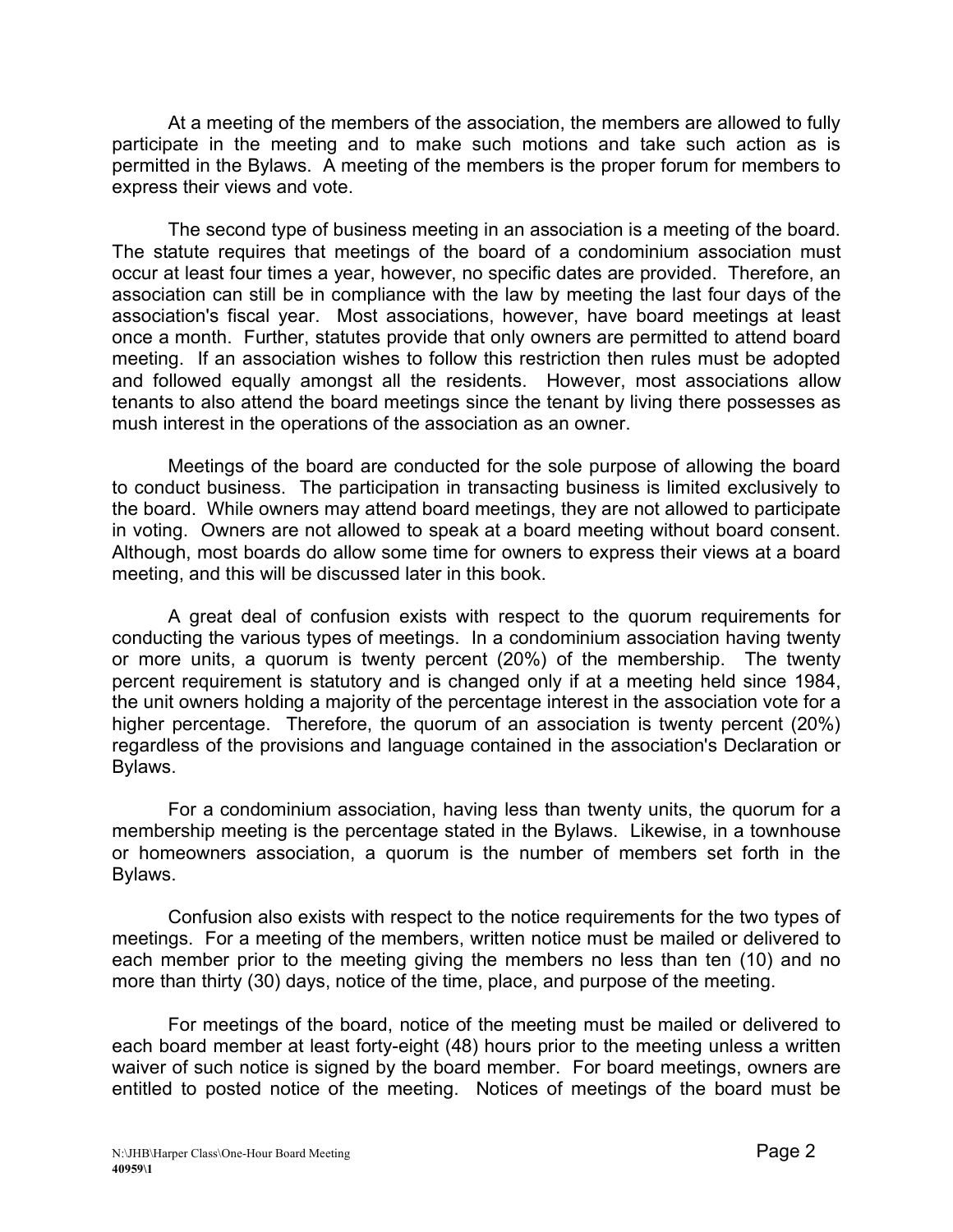posted in entranceways, elevators or other conspicuous places in the association at least forty-eight (48) hours prior to the meeting, except where there is no common entrance way for seven (7) or more units, the board may designate one or more locations where notice of the meetings will be posted. These areas can include the clubhouse, a sign at an entrance way or even at a store nearby, as long as the owners know where to look for the posting of notice.

All board meetings in an association are required by law to be open meetings unless they meet certain exceptions. Even though the meeting is required to be an open meeting, and the owners thereby allowed to attend, it does not mean that the owners are allowed to participate in the meeting. Participation in the board meeting is at the discretion of the board, and members are never allowed to vote at a board meeting.

The board may hold a closed-door or "executive session" only to discuss certain matters. Closed sessions may be held to discuss litigation when a lawsuit against or on behalf of the association has been filed and is pending in a court or an administrative tribunal or when the board finds that such an action is probable or imminent. Board meetings may also be closed to discuss information regarding appointment, employment, or dismissal of an employee or to discuss violations of rules and regulations of the association or to discuss an owner's failure to pay assessments.

Even though the board is allowed to conduct closed-door sessions for discussing certain items, business cannot be transacted in the closed-door session. A vote on any of the matters discussed in the closed-door session must be taken in an open portion of the meeting in order that the owners can observe the vote.

Any owner or board member can tape or film any open portion of the board meeting. The right to tape the meeting is absolute except that the board may prescribe reasonable rules and regulations to govern the right to make the recording. For instance, the board can pass a rule or regulation that an owner cannot set up a bright camera light immediately in front of, and shining in the eyes of the board members. However, the board may not establish rules and regulations for the taping or filming of a board meeting which effectively preclude the owners from being able to tape the meeting at all.

In order to conduct a one-hour board meeting, the board should observe certain fundamental rules. The most important of these rules is that the board must be prepared to transact business by the time board members arrive at the board meeting. The board must have read everything necessary to make decisions on actions coming before the board in order that time at the board meeting is not wasted reading material or asking questions to find answers that could have been obtained prior to the board meeting. Far too many times, a board will be presented at a board meeting with documents, such as contracts, to be voted on without the board having seen the documents prior to the meeting. This is totally improper and unbusinesslike. If an item is to be considered, absent some emergency situation, there is no reason that the board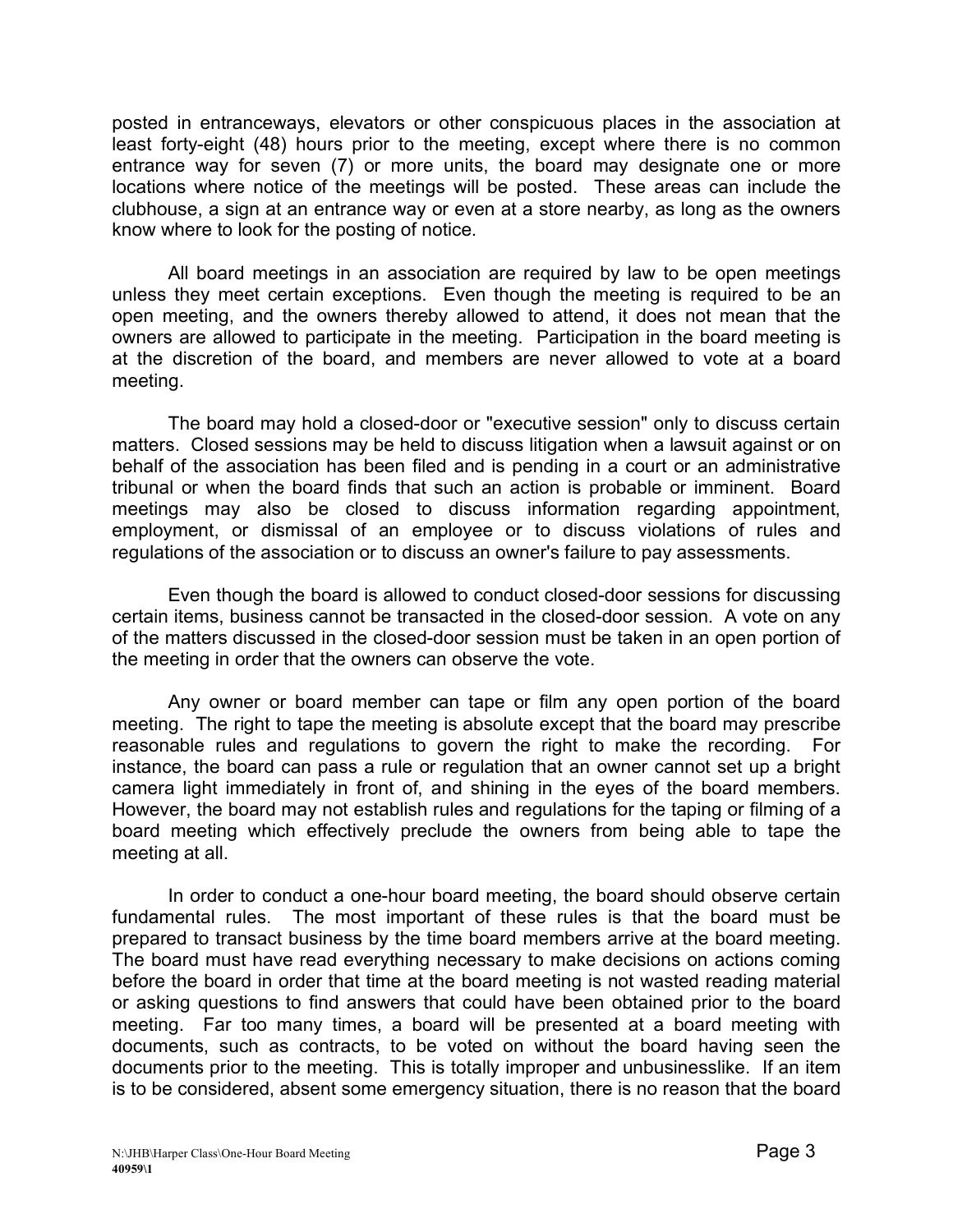cannot have all of the information regarding the item so it can be properly reviewed prior to the meeting.

The second important rule to follow in conducting a board meeting is to remember that the purpose of the board meeting, and the only purpose, is to conduct the business of the board. Far too many times, boards lose sight of this fact, thereby lengthening the board meeting and making it look unbusinesslike.

Many board members want to use the forum of the board meeting to promote themselves and make themselves look good. Thus, on every issue, this type of board member attempts to outdo the next board member in expressing his concern for the owners, his knowledge of the association's problems and his willingness to solve all of the problems of the association and do everything that the owners want while either not increasing or even reducing the assessments. These self -promoting statements, usually made only for the purpose of making the board member look good (and possibly to get them re-elected) have no place at a board meeting and are a waste of time. After 1istening to the board members make self-promoting statements at several successive board meetings, the owners will no longer pay attention to the statements, and will probably not pay attention to anything said thereafter. The owners want action. They want a business response to the problems. They do not want self-promoting statements in lieu of action.

Likewise, the conducting of board business does not mean constantly playing a "cat and mouse game" with employees. There will always be unit owners who dislike the manager or the maintenance personnel, if for no other reason, than the manager is insisting that the owner pay his or her assessments on time. Some board members recognize this animosity and attempt to capitalize on it at the board meeting. Thus, every time the manager makes a statement, the board member seeks to test it in order to give the appearance to the members that the board member is really able to push management around. This is improper. If there is a problem with a manager, or with the maintenance personnel, these problems should be discussed in executive session, where they are permitted and where they belong, and not in front of the membership. The board and the manager are a team, and if this appearance is not presented to the members, the members will not respect the business ability of the board.

The next rule to be considered by a board in conducting a one-hour board meeting is to limit debate. Limitations on debate can either be made by a motion to limit debate and obtaining approval of two-thirds (2/3rds) of the board, or by a general understanding by the board members.

Many items that come before the board do not need extensive debate. If the board is prepared, debate can be limited. For instance, if the board members have received the minutes of the prior meeting in advance of the current meeting, corrections to the minutes can be made in advance without debating it at a board meeting.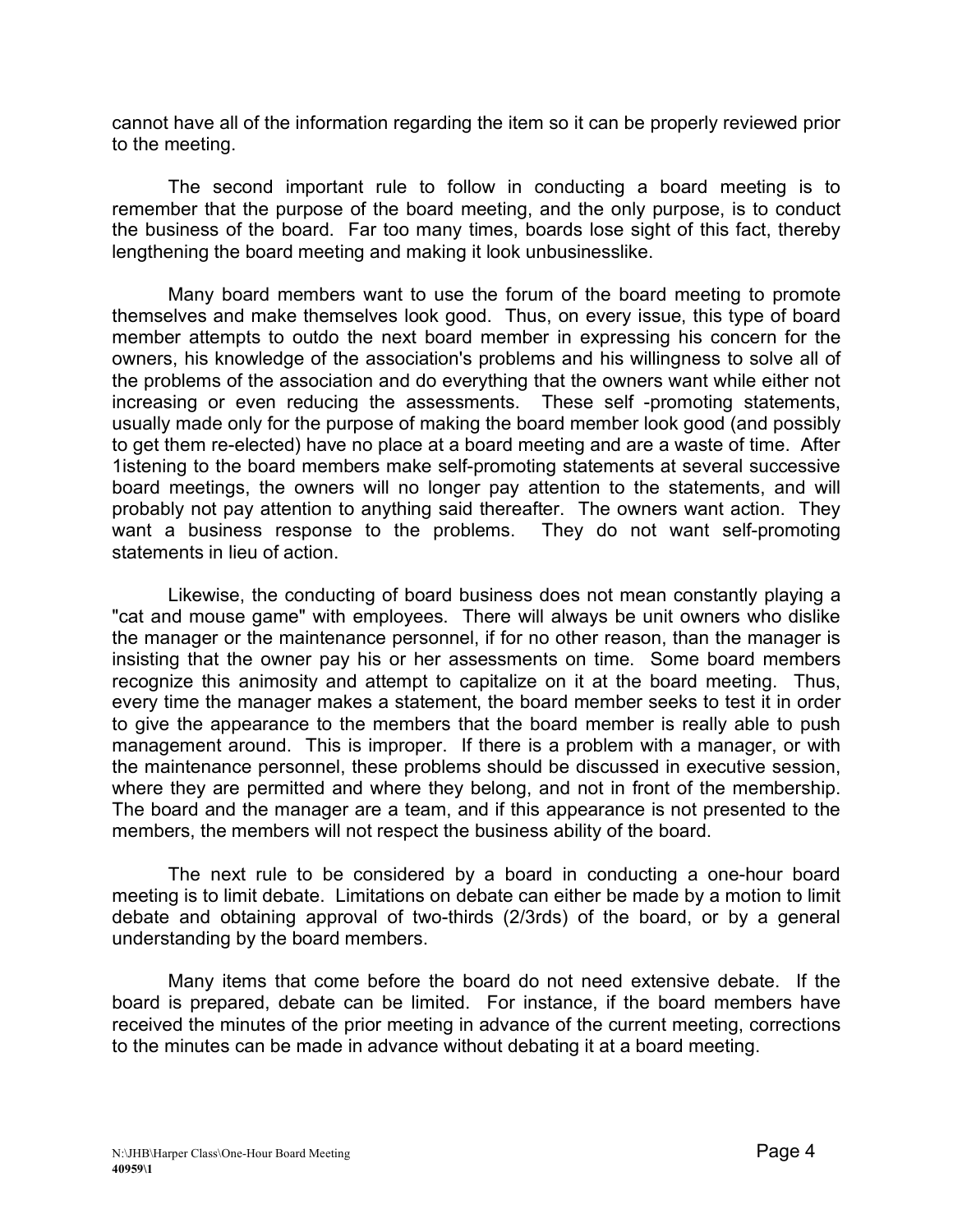If the board is prepared prior to the meeting, most board members will know exactly how they are going to vote on each item to be considered by the board. Rarely will a board member change his opinion regarding how he is going to vote at a meeting if he has been prepared coming into the meeting. Therefore, there should be a general understanding that where there is a difference of opinion and where no one is likely to change his vote, the debate should be minimized and the vote taken. There are always differences of opinion. The democratic system requires that the majority prevail. If you are in the minority position and you know that the majority is not likely to change its vote, no amount of talking will accomplish any positive result. Trying to embarrass the majority or to make self-promoting statements which will weaken the execution of the majorities, decision is not businesslike and has no place at a board meeting.

Far too many times, board members discuss items at length when there is no need for the discussion and when everyone knows what the vote will be. In these circumstances, it is quite often not necessary to have anything other than a few nominal statements before the vote. For instance, suppose the association has had a landscaping contractor who during the past year performed the landscaping for the association in a satisfactory manner. For the coming year, the board has sought three bids for landscaping, including the landscaper that performed the services the previous year. The two additional bids were obtained from reputable companies and there was no question regarding the selection of bidders. The landscaper for the previous year bid the contract for the coming year at \$20,000. The other two bid at \$40,000 and \$42,000 respectively. In these circumstances, very little debate would be necessary. Everyone knows that they are going to accept the low bid from a contractor they know will do an excellent job in performing the services. Therefore, debate on the contract should be limited, and the vote should be taken.

If the association has established operating rules for conducting the board meeting, and if those rules are violated, a resolution of the problem should be made immediately without extensive debate. For example, if it is the policy of the board to seek three bids before entering into any contract, and if the board is presented with only one bid at the meeting (assuming three bids are obtainable) then the board should table the matter until the next meeting rather than spend an extensive amount of time debating the issue of why three bids were not obtained. If the problem is an employee not complying with board rules with respect to the bidding procedure, then that matter should be taken up in executive session.

The board president is responsible for establishing the agenda for the board meetings. If there is a property manger, the board president should work in conjunction with the property manager to establish the agenda. Items should appear on the agenda only if they are ready to be considered by the board. A typical agenda for a board meeting is as follows:

- 1. Call to Order
- 2. Roll Call of Board -- Establishment of Quorum
- 3. Approval of Minutes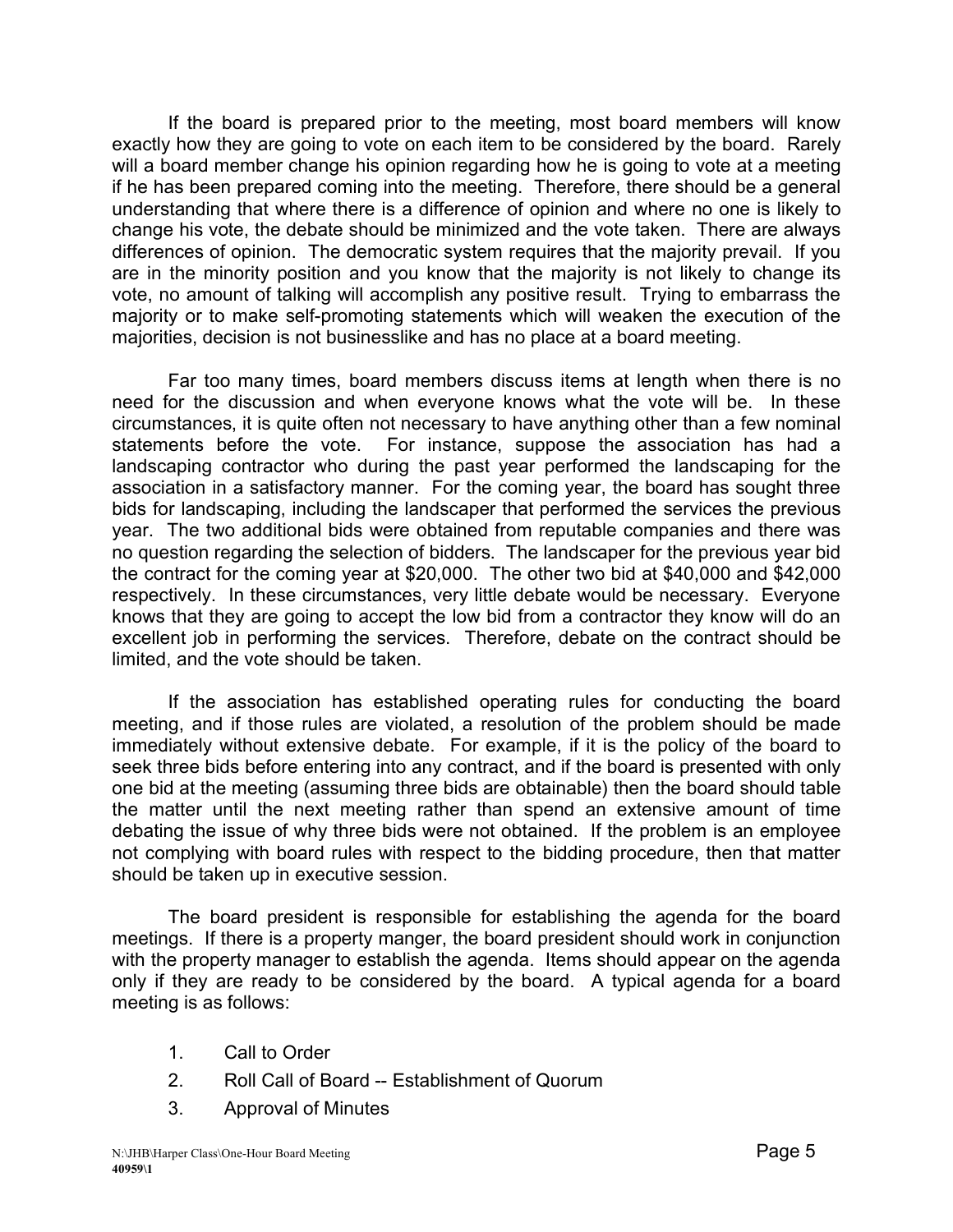- 4. Approval of Bills and Expenses (attached)
- 5. Approval of Paint Contract (bids, recommendation, and contract attached)
- 6. Approval of Unit Owner Fines (attached)
- 7. Manager's Report
- 8. Committee Reports
- 9. Old Business
- 10. New Business
- 11. Open Session
- 12. Adjourn

The first event that happens in a board meeting is that the president calls the meeting to order. Next, the secretary of the board calls the roll and states that a quorum of the board is present. If no quorum is present, the meeting must be cancelled for lack of quorum or continued to a date certain.

Minutes of the prior meeting (or meetings where minutes have not been approved) must be approved by the board. If the board members have received the minutes of the meeting in advance, and if there are corrections, these corrections can be conveyed to management or to the secretary so that changes can be made and the minutes redistributed prior to the meeting. It is only where the minutes contain disputed corrections that there needs to be any debate with respect to approval of the minutes. In most cases, a motion to approve the minutes, a second, and a vote can be taken in a matter of seconds.

The board of the association should also approve all bills and expenses of the association. No money should ever be spent in an association without some type of board approval. If it is possible to approve the expenditure prior to it being made, that should be done. However, certain expenses and bills of the association will always be paid prior to the board meeting. For instance, if there is a utility bill that is due before the seventh (7th) day of the month, and if the board meets on the third (3rd) Thursday of the month, the bill will have to be paid prior to the board meeting in order to avoid penalties. However, the expenditures should be approved even after it is paid.

If all expenses of the association are approved at the board meeting and entered into the corporate record, the corporate record will provide an easily traceable account of the expenditures of the association. Approval of the bills and expenses can be accomplished very easily. A list of the bills and expenses can be provided to each board member prior to the board meeting. If there are any questions, the manager or treasurer can be called prior to the meeting, and answers can be provided to avoid the necessity of debate or discussion at the board meeting. It is only when an item is questioned, and an answer cannot be obtained prior to the meeting, that there should be any need for discussion at the board meeting. In order to approve the bills and expenses, there need only be a motion and a second to approve the bills and expenses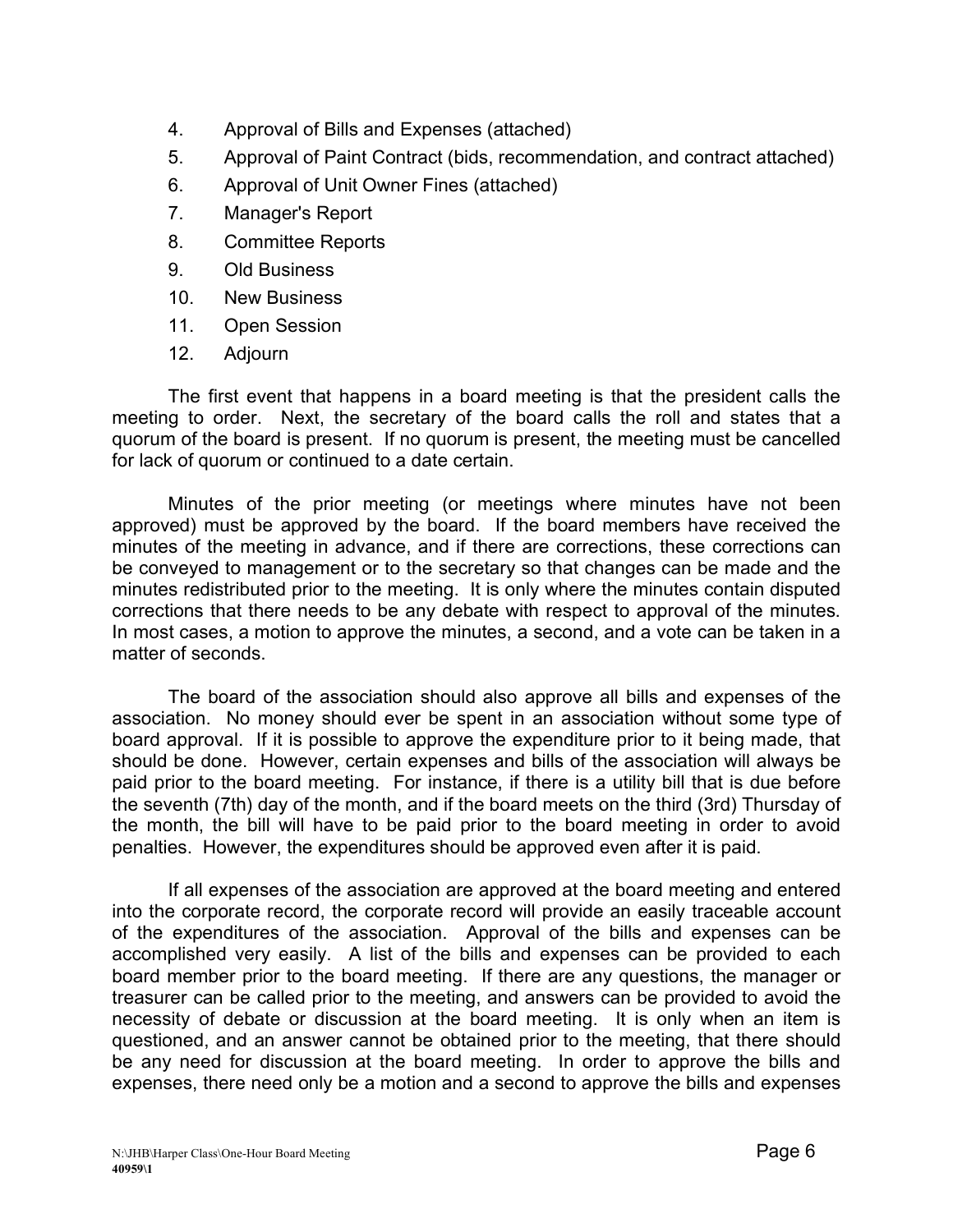as set forth in the attachment provided for the board, and a vote can be taken in a matter of second.

Next, the board should approve such contracts and take such action as is necessary and proper for the board. A board member should make a motion to approve a contract, and to adopt such resolutions as are necessary to enter into and sign the contract, a second board member should second the motion, and after a brief discussion, a vote should be taken. Again, if the board is prepared and has the bids, recommendation, and contracts prior to the board meeting, discussion can be held at a minimum. If a board member has questions regarding the contract, there should be an attempt to obtain answers to those questions prior to the board meeting. It is only where there are unanswered questions or where there is a major dispute regarding on a matter, that there need to be extensive debate. Other matters that are necessary to come before the boards, such as fines against unit owners, collection procedures, or other action can then be taken in the order presented on the agenda.

Probably one of the biggest waste of time at board meetings is the presentation of the Manager's Report. Many boards require the manager to read his or her report at the board meeting. A majority of boards make the manager go through the report item by item in order that the board can discuss every matter. If a board member cannot read, he should not be on the board. If the Manager's Report is presented to the board members prior to the meeting, and if there are no questions regarding the Manager's Report, the report can be entered into the association's records without discussion. If there are questions regarding the report, many times these questions can be answered by a telephone discussion with the manager prior to the meeting. Again, the purpose of the board meeting is not to play a "cat and mouse game" with the manager. Therefore, it is unnecessary to have the manager read the report if the sole purpose of reading the report is to try to catch the manager doing something wrong. Rarely is there a need for the manager to read the report or for any discussion to occur at the board meeting with respect to the contents of the report.

Some boards feel it is necessary for the manager to read the report in order that the owners can see what is happening in the association. Again, this is a misuse of the board meeting and a waste of time. The report, or a summary thereof, can be posted or placed in a newsletter in order that the owners can read it without having to take time at the board meeting for the manager to read the report to everyone present. Or better yet, a copy can be place at a table at the board meeting so the owners can review the report or any other association documents while the owners are waiting for the board meeting to start.

Likewise, Committee Reports can be filed with the board and accepted without discussion unless there is an item on the committee report that cannot be handled prior to the meeting and which requires discussion at the meeting. As in the case of the Manager's Report, it should never be necessary for a committee chairman to read a report to everyone present at a board meeting.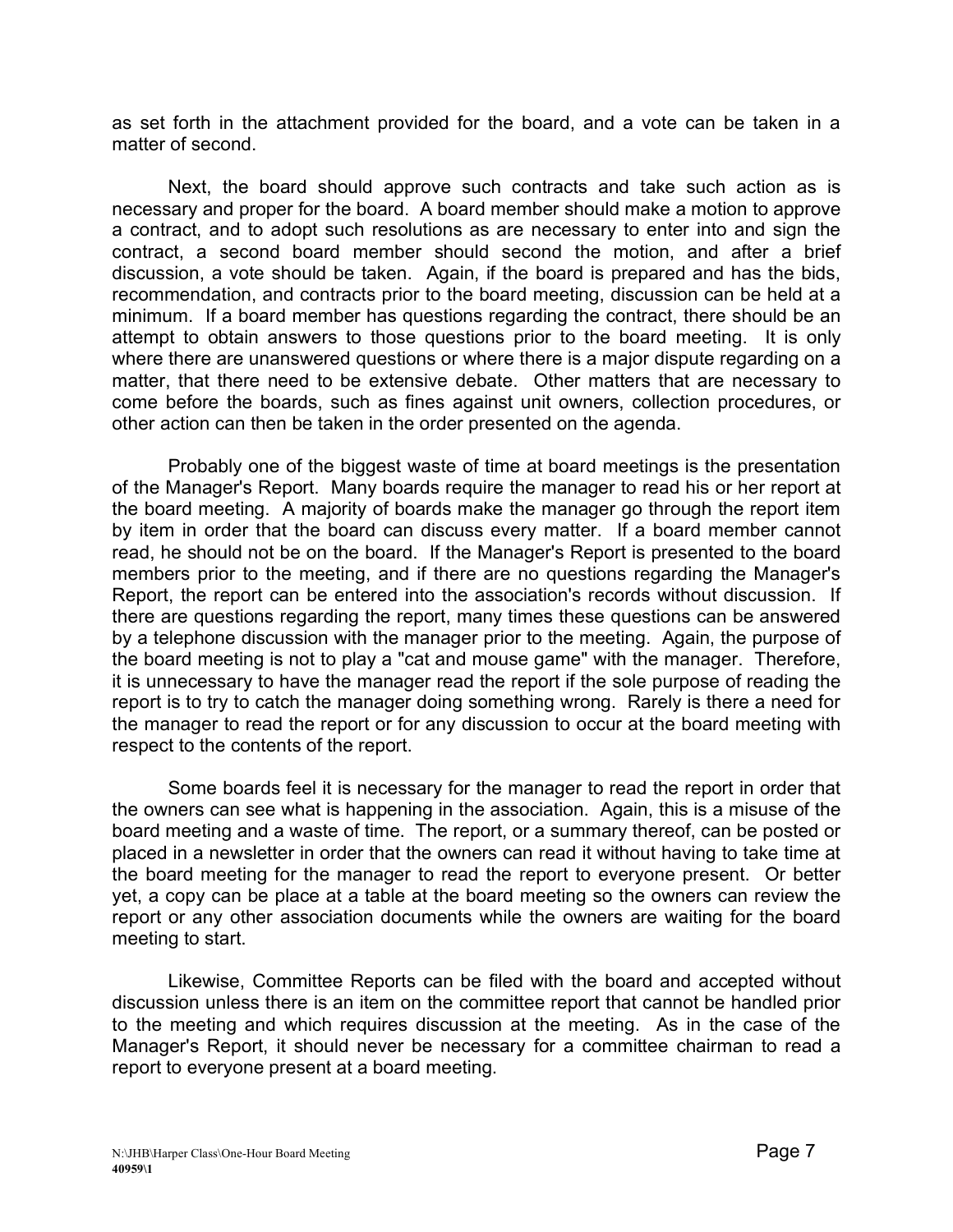Most associations allow the membership some opportunity to make presentations to the board. This occurs at an open session of the board meeting. The open portion of the meeting can occur at any time in the meeting that the board so desires. Most boards prefer the open session to be at the end of the meeting in order that the board can first take the time necessary to conduct the business portion of the meeting.

The open portion of the meeting is generally provided to allow owners to feel that they have some participation in the affairs of the association since the only time owners can officially participate in a meeting is usually at the annual meeting which occurs only once a year. The open portion of the meeting is also an opportunity for the board to receive input from the owners regarding how the owners feel about the operation of the association.

The open session of the board meeting should also follow certain rules in order not to get out of hand and create problems. First, the board should set a time limit for the open portion of the meeting. Usually, fifteen to twenty minutes is an adequate time period. The time limit should be strictly followed. Experience has shown that if the open portion of the meeting is allowed to go on indefinitely, after about fifteen or twenty minutes, the questions tend to deteriorate and nothing productive is accomplished.

One method for controlling the open portion of the meeting is to have a kitchen timer present. The board president announces that there is going to be an open portion of the meeting for the owners to make comments and that it will be for a set time period of fifteen minutes after which a motion to adjourn will be presented. When the open portion of the meeting has started, the board president turns the timer on to fifteen minutes and everyone in the room can hear the constant ticking of the timer to remind them that time is important. If this system is used, it overcomes one of the problems that sometimes occurs at board meetings. Often, one unit owner will try to dominate the board meeting by asking questions or attempting to harass the board. He/She will do so to the exclusion of all other unit owners. If the other owners are made aware of the fact that this unit owner is dominating all of the allotted time, they will be more likely to tell the unit owner to share the time and to sit down. This will then cause any time allocation disputes to be between unit owners as opposed to being between a unit owner and the board. It will put the dominating unit owner in a position of having to watch his time demands in order to appease his fellow unit owners and will not give him the opportunity to criticize the board for limiting his presentation.

Another effective method for handling questions is to ask that all unit owners submit questions in writing and to state that the written questions will be considered first, and, if there is time, oral questions will be accepted. Unit owners will then tend to write their questions in order to make sure they are answered for fear that if they wait until all written questions are answered in order to ask an oral question, the time may have expired and they may not be allowed to ask the question. The use of written questions has many advantages. The questions can be divided among the board members or manager in accordance with ability or expertise, and the person who is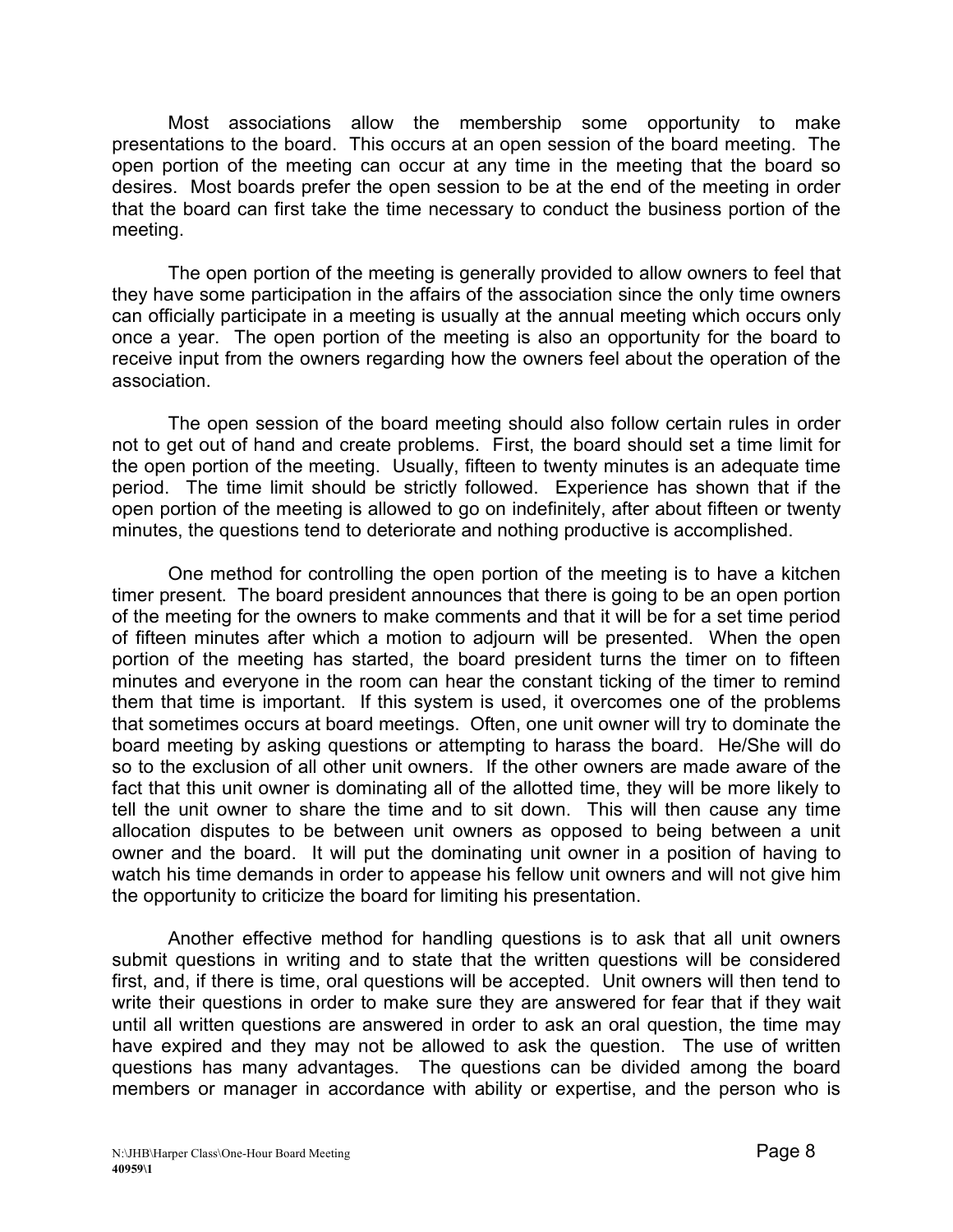going to answer can have more time to prepare the answer since he/she can be preparing the answer while another question is being answered. Another substantial advantage of using written questions is that many people who tend to ask ridiculous questions or to use the open session of the board to make accusations or slanderous statements, will either moderate the question or statement when they are writing it down or will look at it once they have written it and tear it up and forget about it. The written question, therefore, has the advantage of eliminating questions and comments usually intended only for the purpose of disrupting the meeting or slandering a board member or the manager.

The board should make sure that it does not enter into a debate with a unit owner during the open portion of the meeting. If the unit owner wants to debate a question, the board should merely accept the statements and then ask if there are any other questions. If the owner asks a question, the board should answer, if such answer can be provided in a reasonable amount of time and with reasonable certainty. If the answer cannot be so provided, the board should advise the unit owner that it will get back to him prior to the next meeting. If the board tells a unit owner that he will receive an answer prior to the next meeting, the board must contact the unit owner, either by telephone or in writing, and provide an answer, even if the answer is that the board is still attempting to find an answer or a solution to a problem raised. The board should not ever tell a unit owner that it is going to get back to him and then ignore the situation. If you tell an owner that you are going to respond, you have a duty and an obligation to respond.

Finally, discussions at the open portion of the meeting should rarely, if ever, be placed in the minutes of the association. Sometimes, a unit owner will insist that his comments be placed in the minutes. The board, however, has complete discretion with respect to what is placed in the board minutes. The board should be careful not to allow the minutes to be used to advertise a person's position. If the discussions are not placed in the board minutes, it will tend to prevent both board members and unit owners from making self-serving statements which they wish to have everyone in the association read.

The board should be careful, in the open session of the meeting to avoid making comments that are an admission of liability. Even more importantly, any such comments should not be entered into the minutes of the board meeting. An example of this would be where a unit owner addresses the board at the open session of the meeting and informs the board that the sidewalk in front of the owner's unit is cracked and that it is the owner's belief that someone is going to trip on the crack in the sidewalk and break his neck. What follows, with the average board, is that the board will spend the next hour going through a litany of telling the unit owner how the board members are all unit owners, they are all concerned about the association, they are aware of problems in the association, they want to take care of the owner's needs, and on and on. However, in concluding, the board will state that there is not enough money in the budget to repair the sidewalk, and it will be done next year. All of this is entered into the minutes of the meeting. The next week, another unit owner trips on the sidewalk and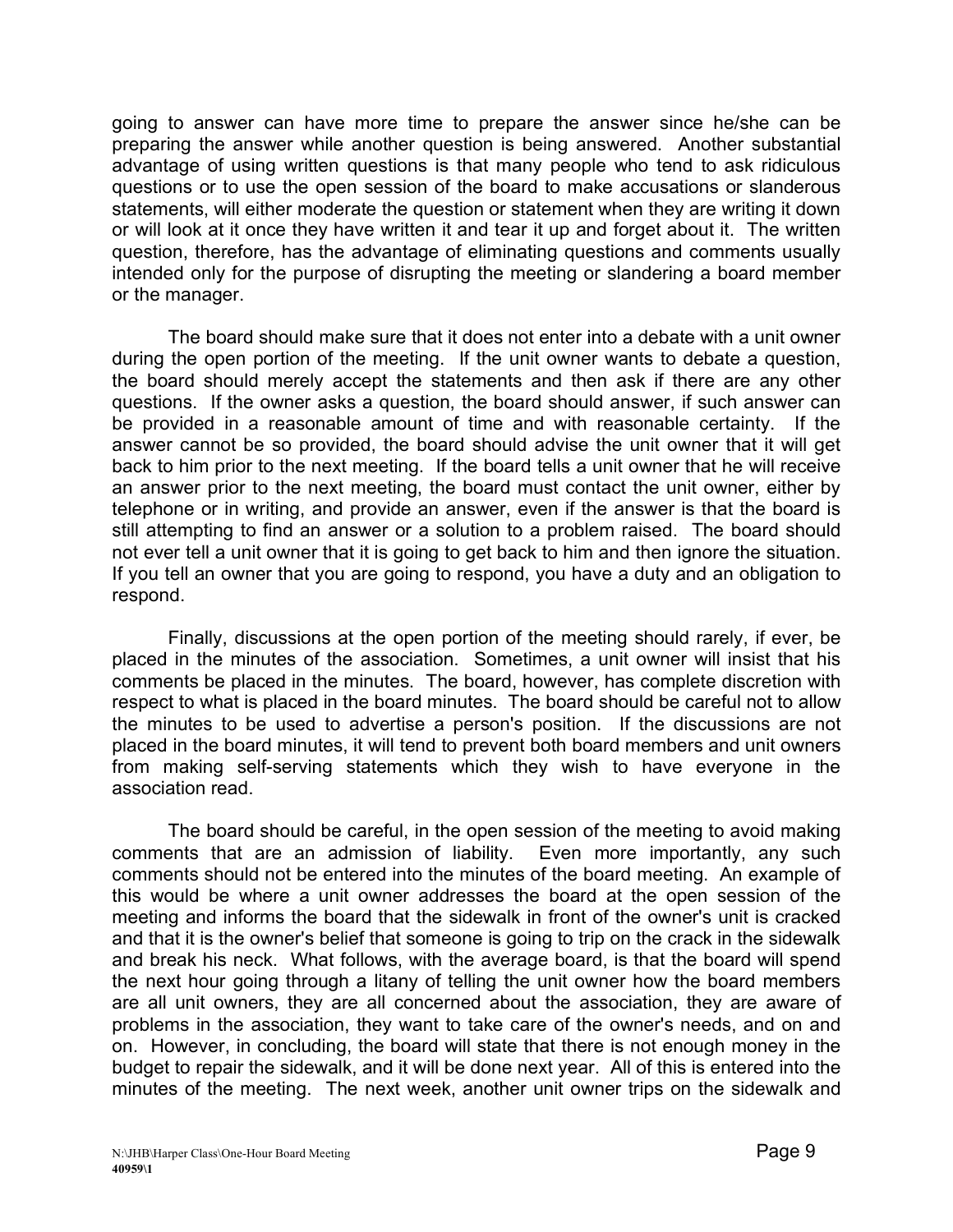breaks his neck and sues the association for an amount of money far in excess of the insurance coverage. In that case, what does the average association have in its board minutes? It has an acknowledgment that there was a defect in the association, an acknowledgment that it needed to be repaired, and a failure to repair any known defects. Both the statute and the Declaration of the association mandate that the board fix the defect. In such cases, the injured unit owner will be able to use the minutes of the association to easily prevail in the court proceedings. Therefore, there are sound legal reasons for not including these types of discussions in the board minutes.

The minutes of the board meeting should be concise and should only reflect the business decisions of the board. The minutes of the meeting should not be used to make self-serving or political statements for the benefit of the board nor should they contain all of the discussions at the board meetings. Many times, the board wants all of the discussions at the board meeting entered into the minutes so they can make sure that comments made at the board meeting are preserved. This is usually an attempt to catch the manager in making a mistake. However, the board minutes should not be used for this purpose.

If there is a desire to have a verbatim account of the board meeting for reference at the next board meeting, the board should tape the meetings and keep the tape on file for a few months until the need for the tape has expired, and then reuse the tape. This provides an easy reference for checking on details of discussions at the board meetings.

It is advisable that boards not maintain long-term records of transcripts or tapes of everything said at a board meeting. Most boards meet without an attorney present. Even though the board and manager are well meaning, statements are often made that are in violation of one or more federal, state or local statutes. It is best that the board not preserve an accurate record of these legal mistakes since the preserved record will be available to any unit owner or his attorney who desires to sue the board.

While it is generally not desirable to enter the discussions at the board meeting in the minutes, there are instances in which a board member should be allowed to have certain comments entered into the corporate record. For instance, if a board member is not voting on an item because of a conflict of interest, and if the board member wants the corporate record to reflect that he is not participating in the vote because of a conflict of interest, this should be entered into the board minutes. Absent some such compelling need, however, there is no need to have all of the discussions relating to a matter entered into the board minutes.

If the minutes of the board meeting are properly prepared, they will not be extensive. Therefore, the approval of the minutes can be easily accomplished. A typical set of minutes for an association is as follows: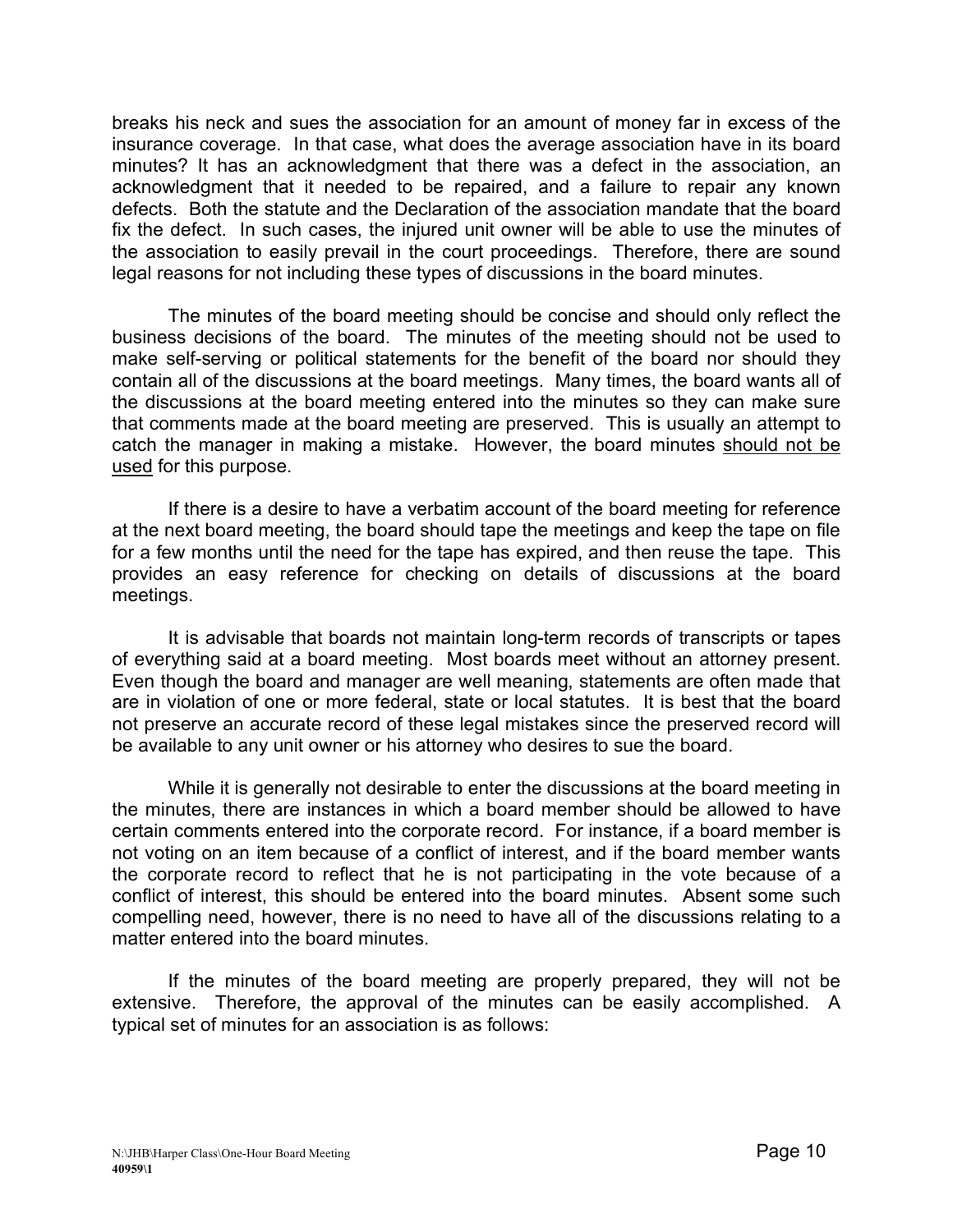#### **MINUTES OF THE MEETING OF ABC CONDOMINIUM ASSOCIATION, FEBRUARY 5, 1991**

- 1. President Jones called the meeting to order.
- 2. Secretary Smith called the roll. All members were present. Secretary Smith certified that a quorum was present.
- 3. Member Roberts made a motion that the minutes of the meeting of January 5, 1991 be approved. Member Phillips seconded it. The motion was unanimously approved.
- 4. Member Johnson made a motion to approve the bills and expenses as set forth in the attachment to the agenda. Member Roberts second it. The motion was unanimously approved.
- 5. Member Smith made a motion to approve a painting contract with XYZ Painting Contractor pursuant to the contract and specifications attached to the agenda, in the amount of \$39,000, and to adopt a resolution to authorize the president and treasurer of the association to sign the contract. Member Phillips seconded it. After a brief discussion regarding the services to be performed under the contract, a vote was taken. Members Jones, Smith, Johnson and Roberts voted "Aye", and Member Phillips voted "Nay". The motion was approved.
- 6. Member Johnson made a motion to take legal action to collect past-due assessments as set forth in the Recommendation attached to the agenda. Member Smith seconded it. A vote was taken and the motion was approved unanimously.
- 7. Member Johnson made a motion to adopt the Manager's Report. Member Roberts seconded it. A vote was taken and the motion was approved unanimously.
- 8. No committee reports were received at this meeting.
- 9. There was no old business to come before the meeting.
- 10. There was no new business to be presented to the board.
- 11. President Jones stated that an open session of the meeting would be held for a time period of fifteen minutes. Several owners addressed the board regarding their concerns regarding the operation of the association. After a brief discussion of these items, President Jones called for a motion to adjourn the meeting.